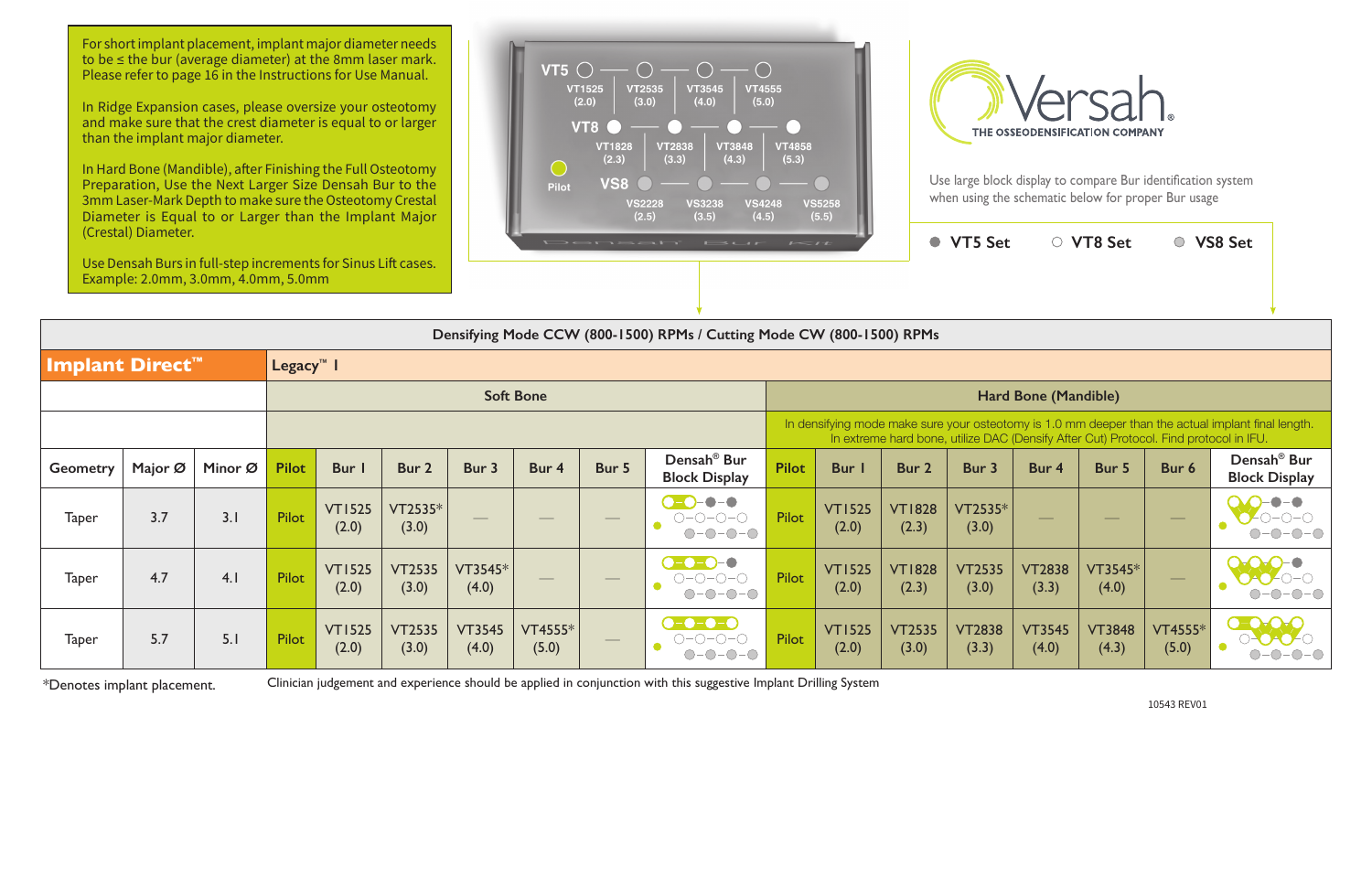Use large block display to compare Bur identification system when using the schematic below for proper Bur usage

|                 | (Crestal) Diameter.<br>Use Densah Burs in full-step increments for Sinus Lift cases. |         |              |                             |                        |                        |                  |       | Densah <sup>®</sup> Bur                                                                                                                                                                     | $L = H$      |                        | ● VT5 Set<br>○ VT8 Set<br>○ VS8 Set |                        |                        |                        |                  |                                                 |  |  |  |
|-----------------|--------------------------------------------------------------------------------------|---------|--------------|-----------------------------|------------------------|------------------------|------------------|-------|---------------------------------------------------------------------------------------------------------------------------------------------------------------------------------------------|--------------|------------------------|-------------------------------------|------------------------|------------------------|------------------------|------------------|-------------------------------------------------|--|--|--|
|                 | Example: 2.0mm, 3.0mm, 4.0mm, 5.0mm                                                  |         |              |                             |                        |                        |                  |       |                                                                                                                                                                                             |              |                        |                                     |                        |                        |                        |                  |                                                 |  |  |  |
|                 |                                                                                      |         |              |                             |                        |                        |                  |       | Densifying Mode CCW (800-1500) RPMs / Cutting Mode CW (800-1500) RPMs                                                                                                                       |              |                        |                                     |                        |                        |                        |                  |                                                 |  |  |  |
| Implant Direct™ |                                                                                      |         |              | Legacy <sup>m</sup> 2, 3, 4 |                        |                        |                  |       |                                                                                                                                                                                             |              |                        |                                     |                        |                        |                        |                  |                                                 |  |  |  |
|                 |                                                                                      |         |              |                             |                        |                        | <b>Soft Bone</b> |       |                                                                                                                                                                                             |              |                        |                                     |                        | Hard Bone (Mandible)   |                        |                  |                                                 |  |  |  |
|                 |                                                                                      |         |              |                             |                        |                        |                  |       | In densifying mode make sure your osteotomy is 1.0 mm deeper than the actual implant final length.<br>In extreme hard bone, utilize DAC (Densify After Cut) Protocol. Find protocol in IFU. |              |                        |                                     |                        |                        |                        |                  |                                                 |  |  |  |
| <b>Geometry</b> | Major Ø                                                                              | Minor Ø | <b>Pilot</b> | Bur I                       | Bur 2                  | Bur 3                  | Bur 4            | Bur 5 | Densah <sup>®</sup> Bur<br><b>Block Display</b>                                                                                                                                             | <b>Pilot</b> | <b>Bur</b> I           | Bur 2                               | Bur 3                  | Bur 4                  | Bur 5                  | Bur 6            | Densah <sup>®</sup> Bur<br><b>Block Display</b> |  |  |  |
| <b>Taper</b>    | 3.2                                                                                  | 2.6     | Pilot        | <b>VT1828</b><br>(2.3)      | VS2228*<br>(2.5)       |                        |                  |       | )−∩−∩<br>$\bullet$<br>$O-O-O$                                                                                                                                                               | <b>Pilot</b> | <b>VT1828</b><br>(2.3) | VS2228*<br>(2.5)                    |                        |                        |                        |                  |                                                 |  |  |  |
| <b>Taper</b>    | 3.7                                                                                  | 3.1     | Pilot        | <b>VT1525</b><br>(2.0)      | VT2535*<br>(3.0)       |                        |                  |       | $\bullet - \bullet$<br>$\bigcirc$ -O<br>$O-O-O-O$<br>$\bullet$<br>$-0-0-0$<br>$\bigcirc$                                                                                                    | Pilot        | <b>VT1525</b><br>(2.0) | <b>VT1828</b><br>(2.3)              | VT2535*<br>(3.0)       |                        |                        |                  |                                                 |  |  |  |
| <b>Taper</b>    | 4.2                                                                                  | 3.6     | Pilot        | <b>VT1828</b><br>(2.3)      | VT2838*<br>(3.3)       |                        |                  |       | $-0-0$<br>$\bigcap$ -                                                                                                                                                                       | Pilot        | <b>VT1828</b><br>(2.3) | <b>VT2535</b><br>(3.0)              | <b>VT2838</b><br>(3.3) | VS3238*<br>(3.5)       |                        |                  |                                                 |  |  |  |
| <b>Taper</b>    | 4.7                                                                                  | 4.1     | Pilot        | <b>VT1525</b><br>(2.0)      | <b>VT2535</b><br>(3.0) | VT3545*<br>(4.0)       |                  |       | $\bullet$ - $\bullet$ - $\bullet$ - $\bullet$<br>$O-O-O-O-\bigcirc$<br>$\bullet$<br>$-0-0-0$<br>$(\ )$                                                                                      | Pilot        | <b>VT1525</b><br>(2.0) | <b>VT1828</b><br>(2.3)              | <b>VT2535</b><br>(3.0) | <b>VT2838</b><br>(3.3) | VT3545*<br>(4.0)       |                  |                                                 |  |  |  |
| <b>Taper</b>    | 5.2                                                                                  | 4.6     | <b>Pilot</b> | <b>VT1828</b><br>(2.3)      | <b>VT2838</b><br>(3.3) | <b>VT3848</b><br>(4.3) | VS4248*<br>(4.5) |       | $\begin{array}{c} \bullet \\ \bullet \\ \bullet \end{array}$<br>$\bullet$<br>$0 - 0 - 8$<br>$\bullet$                                                                                       | Pilot        | <b>VT1828</b><br>(2.3) | <b>VT2535</b><br>(3.0)              | <b>VT2838</b><br>(3.3) | <b>VT3545</b><br>(4.0) | <b>VT3848</b><br>(4.3) | VS4248*<br>(4.5) | 388<br>$\bullet$                                |  |  |  |
| <b>Taper</b>    | 5.7                                                                                  | 5.1     | Pilot        | <b>VT1525</b><br>(2.0)      | <b>VT2535</b><br>(3.0) | <b>VT3545</b><br>(4.0) | VT4555*<br>(5.0) |       | $\bullet$ - $\bullet$ - $\bullet$<br>$O-O-O-O$<br>$O-O-O-O$                                                                                                                                 | Pilot        | <b>VT1525</b><br>(2.0) | <b>VT2535</b><br>(3.0)              | <b>VT2838</b><br>(3.3) | <b>VT3545</b><br>(4.0) | <b>VT3848</b><br>(4.3) | VT4555*<br>(5.0) | $\bullet$ - over<br>$O-O-O-O$<br>$\bullet$      |  |  |  |

\*Denotes implant placement.

Clinician judgement and experience should be applied in conjunction with this suggestive Implant Drilling System

For short implant placement, implant major diameter needs to be ≤ the bur (average diameter) at the 8mm laser mark. Please refer to page 16 in the Instructions for Use Manual.

In Ridge Expansion cases, please oversize your osteotomy and make sure that the crest diameter is equal to or larger than the implant major diameter.

In Hard Bone (Mandible), after Finishing the Full Osteotomy Preparation, Use the Next Larger Size Densah Bur to the 3mm Laser-Mark Depth to make sure the Osteotomy Crestal Diameter is Equal to or Larger than the Implant Major (Crestal) Diameter.



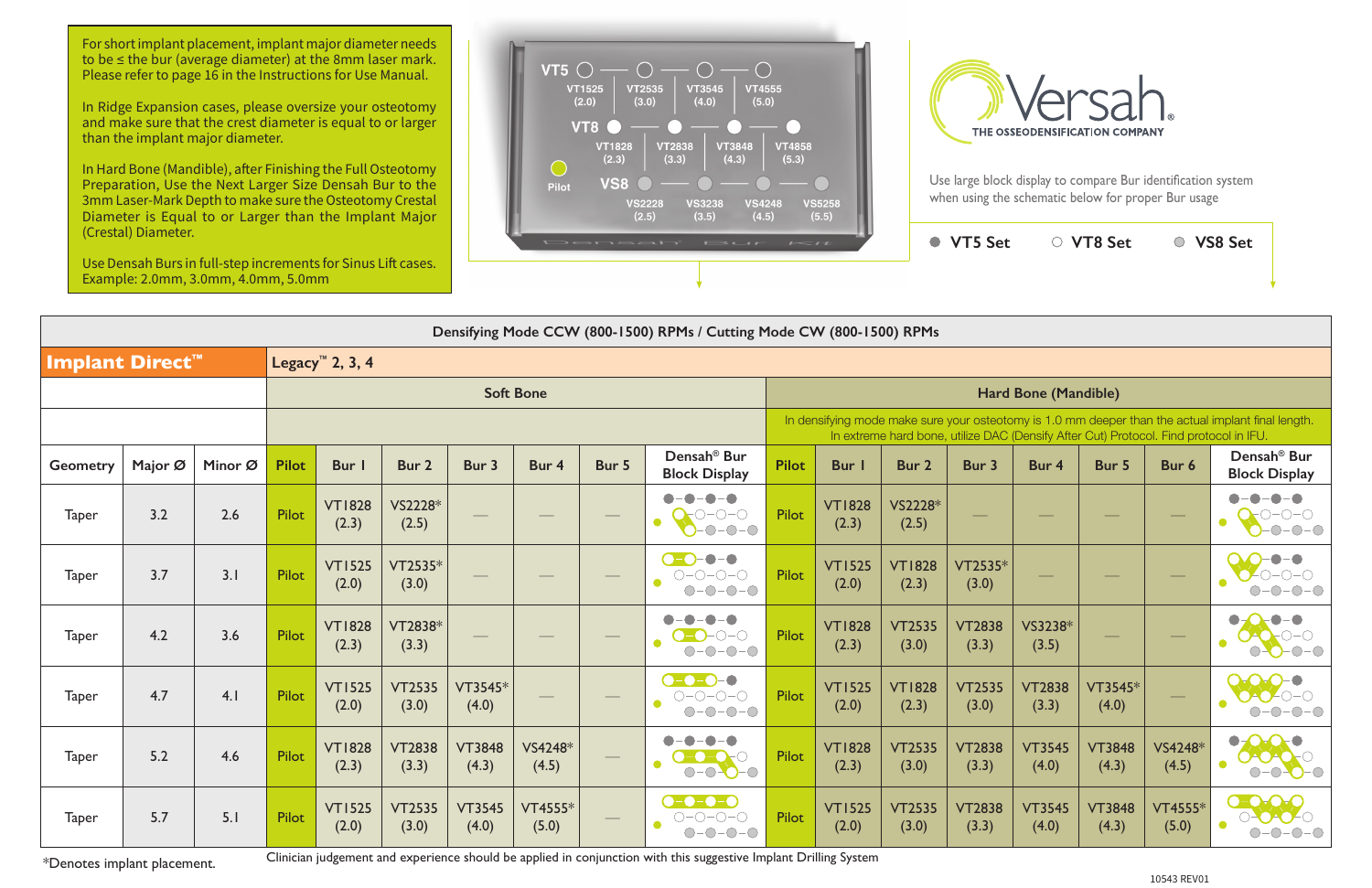Use large block display to compare Bur identification system when using the schematic below for proper Bur usage

|                                                                       | (Crestal) Diameter.<br><b>VT5 Set</b><br>○ VT8 Set<br><b>VS8 Set</b><br>$\bigcirc$<br>$\bullet$<br>Densah' Bur<br>$I = II$<br>Use Densah Burs in full-step increments for Sinus Lift cases.<br>Example: 2.0mm, 3.0mm, 4.0mm, 5.0mm |         |              |                        |                        |                        |                  |                   |                                                                           |                                                                                                                                                                                             |                        |                        |                          |                        |                        |                         |                          |                                                   |  |  |  |  |
|-----------------------------------------------------------------------|------------------------------------------------------------------------------------------------------------------------------------------------------------------------------------------------------------------------------------|---------|--------------|------------------------|------------------------|------------------------|------------------|-------------------|---------------------------------------------------------------------------|---------------------------------------------------------------------------------------------------------------------------------------------------------------------------------------------|------------------------|------------------------|--------------------------|------------------------|------------------------|-------------------------|--------------------------|---------------------------------------------------|--|--|--|--|
| Densifying Mode CCW (800-1500) RPMs / Cutting Mode CW (800-1500) RPMs |                                                                                                                                                                                                                                    |         |              |                        |                        |                        |                  |                   |                                                                           |                                                                                                                                                                                             |                        |                        |                          |                        |                        |                         |                          |                                                   |  |  |  |  |
| SwishPlant <sup>™</sup><br>Implant Direct™                            |                                                                                                                                                                                                                                    |         |              |                        |                        |                        |                  |                   |                                                                           |                                                                                                                                                                                             |                        |                        |                          |                        |                        |                         |                          |                                                   |  |  |  |  |
| <b>Soft Bone</b>                                                      |                                                                                                                                                                                                                                    |         |              |                        |                        |                        |                  |                   |                                                                           |                                                                                                                                                                                             | Hard Bone (Mandible)   |                        |                          |                        |                        |                         |                          |                                                   |  |  |  |  |
|                                                                       |                                                                                                                                                                                                                                    |         |              |                        |                        |                        |                  |                   |                                                                           | In densifying mode make sure your osteotomy is 1.0 mm deeper than the actual implant final length.<br>In extreme hard bone, utilize DAC (Densify After Cut) Protocol. Find protocol in IFU. |                        |                        |                          |                        |                        |                         |                          |                                                   |  |  |  |  |
| <b>Geometry</b>                                                       | Major Ø                                                                                                                                                                                                                            | Minor Ø | <b>Pilot</b> | Bur I                  | Bur 2                  | Bur 3                  | Bur 4            | Bur 5             | Densah <sup>®</sup> Bur<br><b>Block Display</b>                           | <b>Pilot</b>                                                                                                                                                                                | Bur I                  | Bur 2                  | Bur 3                    | Bur 4                  | Bur 5                  | Bur 6                   | Bur 7                    | Densah <sup>®</sup> Bur<br><b>Block Display</b>   |  |  |  |  |
| <b>Taper</b>                                                          | 3.3                                                                                                                                                                                                                                | 2.9     | Pilot        | <b>VT1828</b><br>(2.3) | VS2228*<br>(2.5)       |                        | $\frac{1}{2}$    | $\qquad \qquad -$ | $\bullet - \bullet$<br>$D$ -O-O<br>$\bullet$<br>$-0-0-0$                  | Pilot                                                                                                                                                                                       | <b>VT1828</b><br>(2.3) | VS2228*<br>(2.5)       | $\overline{\phantom{a}}$ |                        |                        |                         | $\hspace{0.1cm}$         | $-\bullet-\bullet$<br>$-0-0-0$                    |  |  |  |  |
| <b>Taper</b>                                                          | 4.1                                                                                                                                                                                                                                | 3.5     | <b>Pilot</b> | <b>VT1828</b><br>(2.3) | <b>VT2838</b><br>(3.3) | VS3238*<br>(3.5)       |                  |                   | $D$ –C<br>$0 - 0 - 0 - 0$                                                 | Pilot                                                                                                                                                                                       | <b>VT1828</b><br>(2.3) | <b>VT2838</b><br>(3.3) | VS3238*<br>(3.5)         |                        |                        |                         | $\hspace{0.05cm}$        | $ \bigcirc$ $ \bigcirc$<br>$\bigcirc$ $\bigcirc$  |  |  |  |  |
| <b>Taper</b>                                                          | 4.8                                                                                                                                                                                                                                | 4.2     | Pilot        | <b>VT1525</b><br>(2.0) | <b>VT2535</b><br>(3.0) | <b>VT3545</b><br>(4.0) | VT3848*<br>(4.3) | $\hspace{0.05cm}$ | $\bullet$ - $\bullet$ - $\bullet$<br>$O-O-O-O$<br>$O-O-O-O$               | Pilot                                                                                                                                                                                       | <b>VT1525</b><br>(2.0) | <b>VT2535</b><br>(3.0) | <b>VT2838</b><br>(3.3)   | <b>VT3545</b><br>(4.0) | <b>VT3848</b><br>(4.3) | VS4248*<br>(4.5)        | $\overline{\phantom{m}}$ | $\bullet$ - $\bullet$ -<br>$\bullet$<br>$O-O-O-O$ |  |  |  |  |
| <b>Taper</b>                                                          | 5.7                                                                                                                                                                                                                                | 5.0     | Pilot        | <b>VT1525</b><br>(2.0) | <b>VT2535</b><br>(3.0) | <b>VT3545</b><br>(4.0) | VT4555*<br>(5.0) |                   | $\bullet$ - $\bullet$ - $\bullet$ - $\bullet$<br>$O-O-O-O-O$<br>$O-O-O-O$ | Pilot                                                                                                                                                                                       | <b>VT1525</b><br>(2.0) | <b>VT2535</b><br>(3.0) | <b>VT2838</b><br>(3.3)   | <b>VT3545</b><br>(4.0) | <b>VT3848</b><br>(4.3) | <b>VT4555*</b><br>(5.0) |                          | $ \bigcirc$ $ \bigcirc$                           |  |  |  |  |

\*Denotes implant placement.

Clinician judgement and experience should be applied in conjunction with this suggestive Implant Drilling System

For short implant placement, implant major diameter needs to be ≤ the bur (average diameter) at the 8mm laser mark. Please refer to page 16 in the Instructions for Use Manual.

In Ridge Expansion cases, please oversize your osteotomy and make sure that the crest diameter is equal to or larger than the implant major diameter.

In Hard Bone (Mandible), after Finishing the Full Osteotomy Preparation, Use the Next Larger Size Densah Bur to the 3mm Laser-Mark Depth to make sure the Osteotomy Crestal Diameter is Equal to or Larger than the Implant Major (Crestal) Diameter.



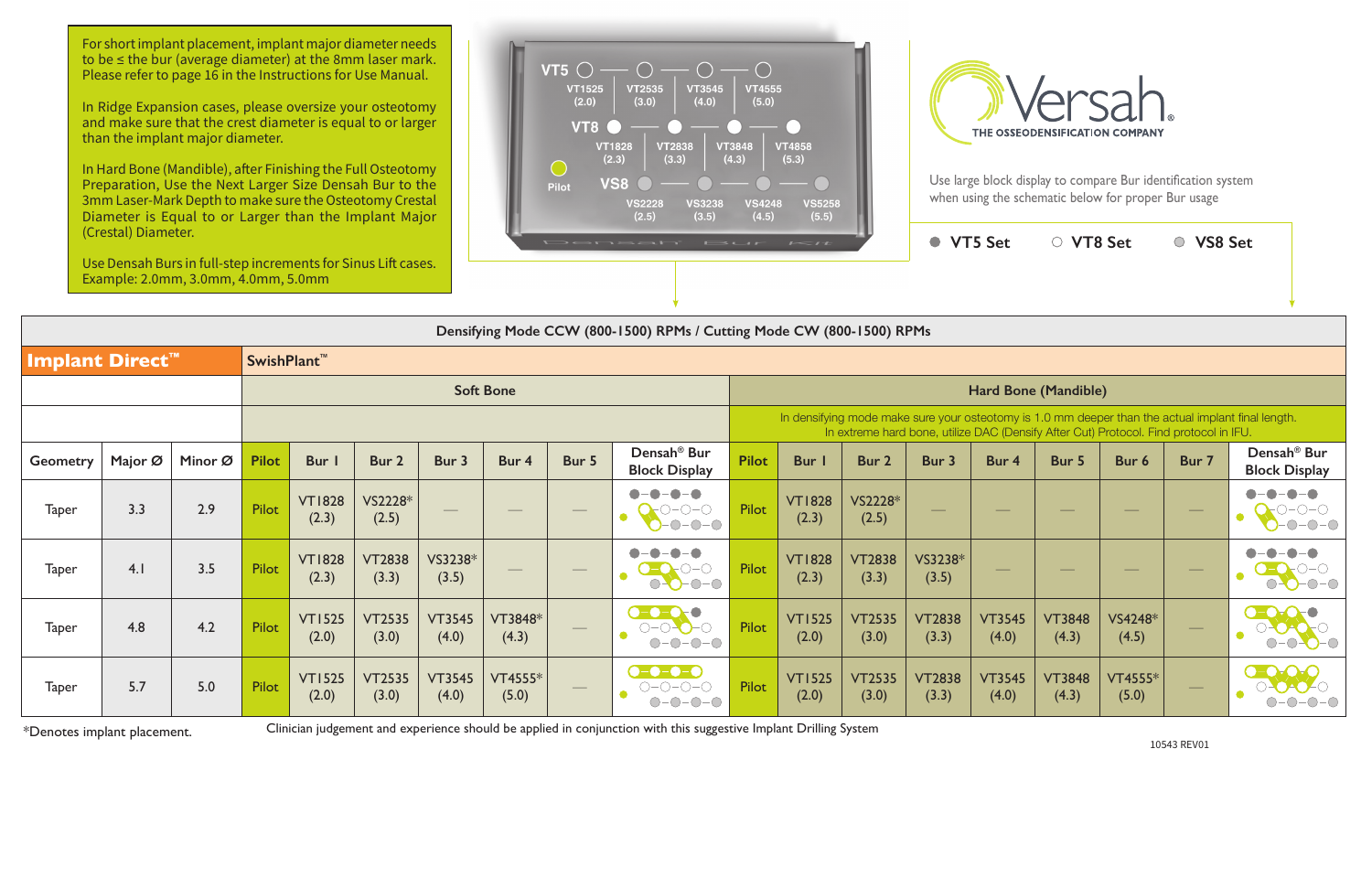|                        |             |         |              |                        |                                        |                          |                                 |                                 | Densifying Mode CCW (800-1500) RPMs / Cutting Mode CW (800-1500) RPMs                                                                     |                      |                                                                                                                                                                                             |                        |                        |                        |                                |                        |                             |                          |                                                   |  |  |  |
|------------------------|-------------|---------|--------------|------------------------|----------------------------------------|--------------------------|---------------------------------|---------------------------------|-------------------------------------------------------------------------------------------------------------------------------------------|----------------------|---------------------------------------------------------------------------------------------------------------------------------------------------------------------------------------------|------------------------|------------------------|------------------------|--------------------------------|------------------------|-----------------------------|--------------------------|---------------------------------------------------|--|--|--|
| <b>Implant Direct™</b> |             |         |              |                        | <b>Replant, SBM, Replus, RE-Active</b> |                          |                                 |                                 |                                                                                                                                           |                      |                                                                                                                                                                                             |                        |                        |                        |                                |                        |                             |                          |                                                   |  |  |  |
| <b>Soft Bone</b>       |             |         |              |                        |                                        |                          |                                 |                                 |                                                                                                                                           | Hard Bone (Mandible) |                                                                                                                                                                                             |                        |                        |                        |                                |                        |                             |                          |                                                   |  |  |  |
|                        |             |         |              |                        |                                        |                          |                                 |                                 |                                                                                                                                           |                      | In densifying mode make sure your osteotomy is 1.0 mm deeper than the actual implant final length.<br>In extreme hard bone, utilize DAC (Densify After Cut) Protocol. Find protocol in IFU. |                        |                        |                        |                                |                        |                             |                          |                                                   |  |  |  |
| <b>Geometry</b>        | Major Ø     | Minor Ø | <b>Pilot</b> | Bur                    | Bur 2                                  | Bur 3                    | Bur 4                           | Bur 5                           | Densah <sup>®</sup> Bur<br><b>Block Display</b>                                                                                           | <b>Pilot</b>         | Bur I                                                                                                                                                                                       | Bur 2                  | Bur 3                  | Bur 4                  | Bur 5                          | Bur 6                  | Bur 7                       | Bur 8                    | Densah <sup>®</sup> Bur<br><b>Block Display</b>   |  |  |  |
| Taper                  | $3.5 - 3.7$ | 2.9     | Pilot        | <b>VT1525</b><br>(2.0) | VT2535*<br>(3.0)                       | $\overline{\phantom{a}}$ | $\hspace{0.1mm}-\hspace{0.1mm}$ | $\hspace{0.1mm}-\hspace{0.1mm}$ | <b>D-0-0-0</b><br>$\bigcirc\negmedspace-\bigcirc\negmedspace-\bigcirc\negmedspace-\bigcirc$<br>$O-O-O-O$                                  | Pilot                | <b>VT1525</b><br>(2.0)                                                                                                                                                                      | <b>VT1828</b><br>(2.3) | <b>VT2535</b><br>(3.0) | VT2838**<br>(3.3)      | $\overbrace{\hspace{25mm}}^{}$ | $\frac{1}{2}$          | $\overbrace{\hspace{25mm}}$ | $\hspace{0.05cm}$        | $O-O-O-O$                                         |  |  |  |
| <b>Taper</b>           | 4.2         | 3.5     | Pilot        | <b>VT1828</b><br>(2.3) | VT2838*<br>(3.3)                       | $\overline{\phantom{a}}$ | $\hspace{0.1mm}-\hspace{0.1mm}$ | $\overline{\phantom{a}}$        | $\bullet - \bullet$<br>$\bullet$ -<br>$O-O-O-O$                                                                                           | Pilot                | <b>VT1828</b><br>(2.3)                                                                                                                                                                      | <b>VT2838</b><br>(3.3) | <b>VS3238</b><br>(3.5) | $VT3545**$<br>(4.0)    | $\overline{\phantom{a}}$       |                        | $\overline{\phantom{m}}$    | $\overline{\phantom{m}}$ | $\bullet$<br>$-O$ - $O$                           |  |  |  |
| <b>Taper</b>           | $4.7 - 5.0$ | 4.2     | Pilot        | <b>VT1525</b><br>(2.0) | <b>VT2535</b><br>(3.0)                 | VT3545*<br>(4.0)         | $\hspace{0.05cm}$               | $\hspace{0.1cm} -$              | $- - - - -$<br>$\bigcirc\negmedspace-\bigcirc\negmedspace-\bigcirc\negmedspace-\bigcirc$<br>$O-O-O-O$                                     | Pilot                | <b>VT1525</b><br>(2.0)                                                                                                                                                                      | <b>VT2535</b><br>(3.0) | <b>VT2838</b><br>(3.3) | <b>VT3545</b><br>(4.0) | <b>VT3848</b><br>(4.3)         | VS4248 **<br>(4.5)     | $\qquad \qquad -$           | $\hspace{0.05cm}$        | $O-O-O-O$                                         |  |  |  |
| <b>Taper</b>           | $5.7 - 6.0$ | 5.0     | Pilot        | <b>VT1525</b><br>(2.0) | <b>VT2535</b><br>(3.0)                 | <b>VT3545</b><br>(4.0)   | VT4555*<br>(5.0)                |                                 | $\bullet$ - $\bullet$ - $\bullet$<br>$\bigcirc\negmedspace-\bigcirc\negmedspace-\bigcirc\negmedspace-\bigcirc$<br>$\bullet$<br>$O-O-O-O-$ | Pilot                | <b>VT1525</b><br>(2.0)                                                                                                                                                                      | <b>VT2535</b><br>(3.0) | <b>VT2838</b><br>(3.3) | <b>VT3545</b><br>(4.0) | <b>VT3848</b><br>(4.3)         | <b>VT4555</b><br>(5.0) | <b>VT4858</b><br>(5.3)      | VS5258 **<br>(5.5)       | $\bullet$ - $\bullet$ -<br>$\bullet$<br>$O-O-O-O$ |  |  |  |

For short implant placement, implant major diameter needs to be ≤ the bur (average diameter) at the 8mm laser mark. Please refer to page 16 in the Instructions for Use Manual.

\*Denotes implant placement.

(\*\*) Only take the Densah Bur to the (5mm laser mark) depth to slightly open up the crestal diameter to avoid any possible excessive crestal bone strain during implant placement.

Clinician judgement and experience should be applied in conjunction with this suggestive Implant Drilling System

Use large block display to compare Bur identification system when using the schematic below for proper Bur usage

**VT5 Set VT8 Set VS8 Set**

In Ridge Expansion cases, please oversize your osteotomy and make sure that the crest diameter is equal to or larger than the implant major diameter.

In Hard Bone (Mandible), after Finishing the Full Osteotomy Preparation, Use the Next Larger Size Densah Bur to the 3mm Laser-Mark Depth to make sure the Osteotomy Crestal Diameter is Equal to or Larger than the Implant Major (Crestal) Diameter.

Use Densah Burs in full-step increments for Sinus Lift cases. Example: 2.0mm, 3.0mm, 4.0mm, 5.0mm